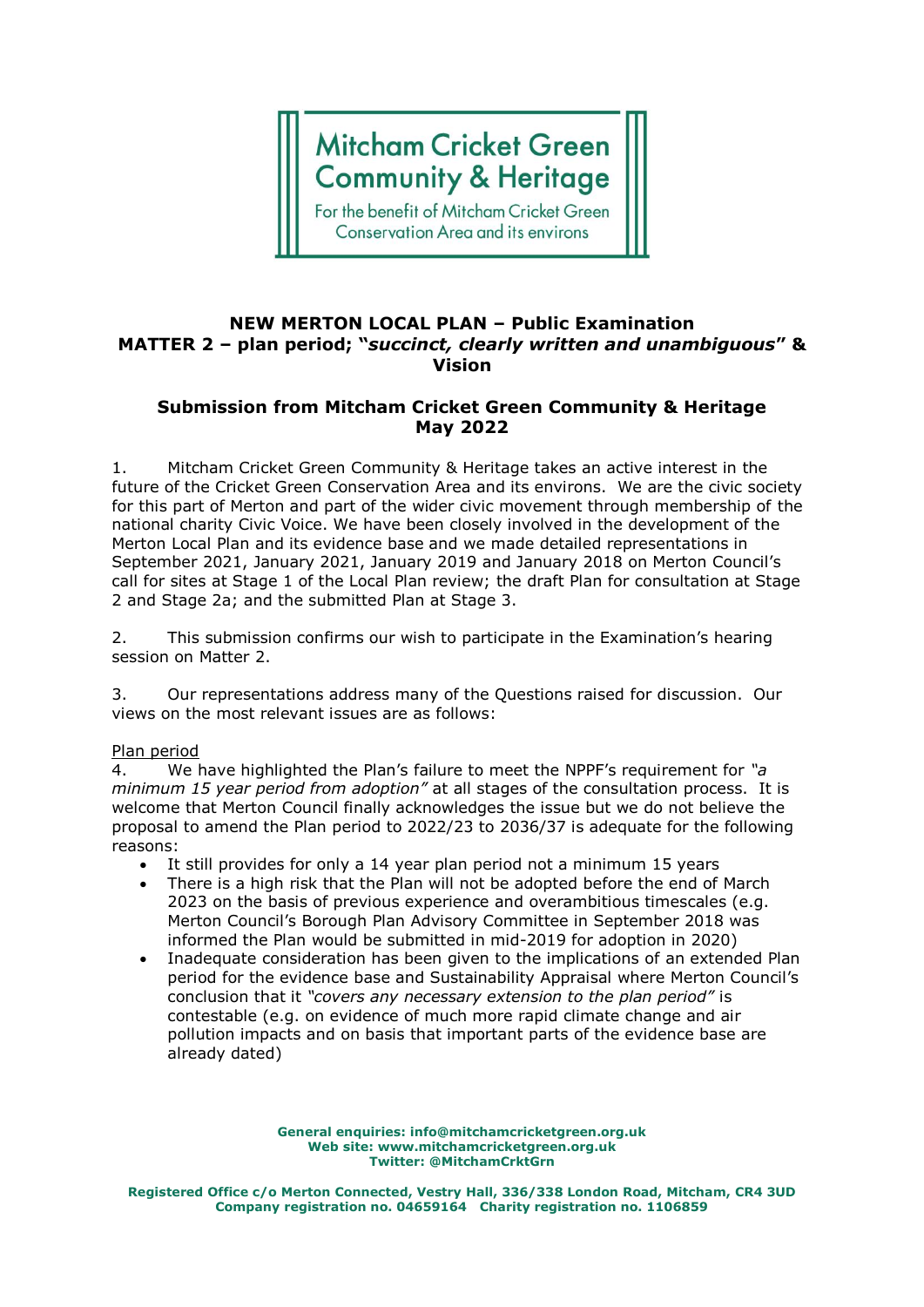### "*succinct, clearly written and unambiguous*"

5. The Examination has already put a helpful focus on the Plan's lack of clarity and we raised this issue and its root causes repeatedly during the consultation process since January 2019. The failure of Merton Council to make changes to the Plan and to repeat basic errors in subsequent drafts fundamentally undermines public trust in the process. We know a number of organisations opted out of further engagement in the consultation process due to a lack of responsiveness to their representations and the poor quality and opaqueness of both the Plan and the process. Some of these have now found themselves unable to be represented during the Examination. It is welcome that these issues are starting to be addressed but we believe Merton Council's response to the Examiner's "initial findings" is too limited and inadequate.

- 6. We continue to urge action in the following areas:
	- *Contents* the latest consolidated Plan still lacks any Contents despite this being an issue now also highlighted by the Examiners
	- *Policy presentation* the latest consolidated Plan still lacks any visual means of distinguishing between the Plan's policies and the supporting text despite this being an issue now also highlighted by the Examiners. We are familiar with other Local Plan using tinted boxes and a different font to provide the necessary clarity
	- *Structure* there is a lack of integration across the Plan and different sections are presented in different ways and written in different styles. The whole Plan needs a strong editor to bring much needed coherence. The consequences extend to the presentation of key policy issues and we flagged a number of concerns in our earlier representations. The combination of Area and Thematic based policies results in some inconsistencies, especially in relation to policies for the economy and town centres where detailed locations relevant to the area based policies appear instead thematically
	- *Navigation* The Plan is inconsistent in the titles and numbering of tables, figures and diagrams and many lack titles and numbers. There is no single list of the figures, tables and diagrams in the Plan proved as part of a Contents

#### Vision and Spatial Strategy

7. We identify the following issues on which the Plan fails to be effective and meet the need for a positively prepared, clear and justified vision:

- *Evidence Base* the bulk of this was unavailable during public consultation on the Plan and much of what has been provided is dated and/or of a low quality. Our earlier submissions identified particular weaknesses in the Merton Character Study, Smalls Sites Toolkit and Open Spaces Study. The Plan's mischaracterisation of Mitcham Village is exacerbated by the lack of an up to date retail study showing the diversity of uses, the significant number of independent retail businesses and the relatively low vacancy rates. National award winning evidence, such as the work on Wandle Vistas, has simply been ignored in developing policy
- *Spatial Vision* we find much to welcome in the Spatial Vision but have very low confidence in the ability to deliver it within the Plan period. One example is the failure to include any specific measures which will deliver the welcome ambition to reduce disparities between the east and west of the Borough. The Spatial Vision is unbalanced by the omission of any reference to protecting and enhancing Merton's green spaces, wildlife and heritage assets. This is contrary to national policy and conflicts with the conclusions of Merton's largest ever survey of public opinion undertaken in 2021 which concluded that "*Green spaces are the most valued aspect of life in Merton*" (see *[Engaging Merton](https://www.merton.gov.uk/council-and-local-democracy/get-involved/yourmerton)*)